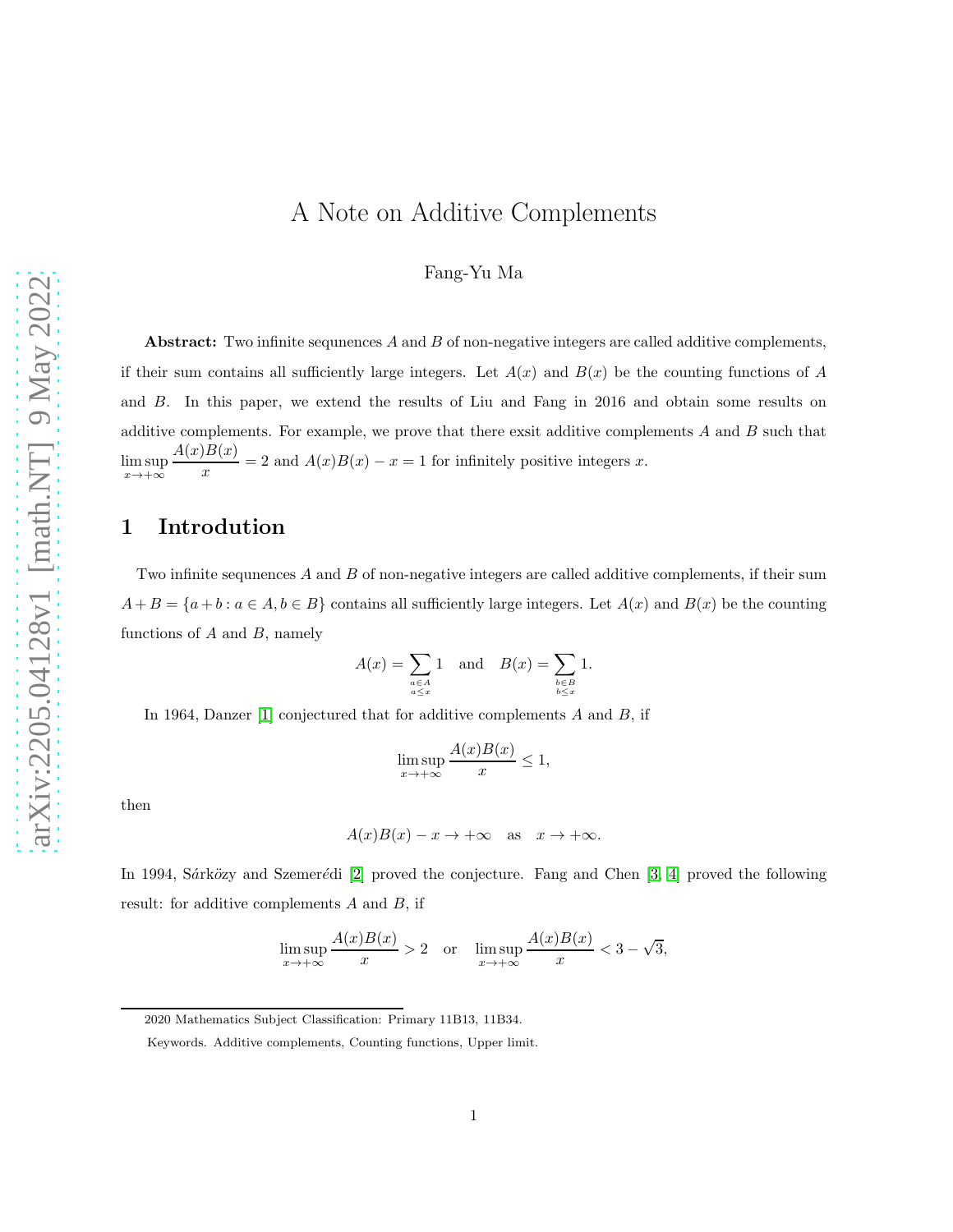then

$$
A(x)B(x) - x \to +\infty
$$
 as  $x \to +\infty$ .

On the other hand, Chen and Fang [\[5\]](#page-10-4) proved the following result.

**Theorem A.** For any integer a with  $a \geq 2$ , there exist additive complements A and B such that

$$
\limsup_{x \to +\infty} \frac{A(x)B(x)}{x} = \frac{2a+2}{a+2}
$$

and  $A(x)B(x) - x = 1$  for infinitely positive integers x.

In 2016, Liu and Fang [\[6\]](#page-10-5) extended the above result and proved the following result.

**Theorem B.** For any integer a, b with  $2 \le a \le b$ , there exist additive complements A and B such that

$$
\limsup_{x \to +\infty} \frac{A(x)B(x)}{x} = \frac{2}{\frac{a-1}{ab-1}+1}
$$

and  $A(x)B(x) - x = 1$  for infinitely positive integers x.

In this paper, we extend Theorem B and prove the following results.

Theorem 1.1. There exist additive complements A and B such that

$$
\limsup_{x \to +\infty} \frac{A(x)B(x)}{x} = 2
$$

and  $A(x)B(x) - x = 1$  for infinitely positive integers x.

Theorem 1.2. There exist additive complements A and B such that

$$
\limsup_{x \to +\infty} \frac{A(x)B(x)}{x} \in (\frac{16}{9}, 2) \backslash \mathbb{Q}
$$

and  $A(x)B(x) - x = 1$  for infinitely positive integers x.

Let

$$
\mathcal{L} = \left\{ \limsup_{x \to +\infty} \frac{A(x)B(x)}{x} : A, B \text{ are additive complements, } A(x)B(x) - x = 1 \text{ for infinitely } x \right\},\
$$

and  $\mathcal{L}'$  be the derivative of  $\mathcal{L}$ , that is, the set of all the clusterpoints of  $\mathcal{L}$ . By Theorem A and Theorem B, we have  $2 \in \mathcal{L}'$ .

**Theorem 1.3.** For any integer 
$$
a, b
$$
 with  $b > a \ge 2$  and  $b \ge a + 2$ , we have  $\frac{2}{1 + \frac{a}{b(a+1)}} \in \mathcal{L}'$ .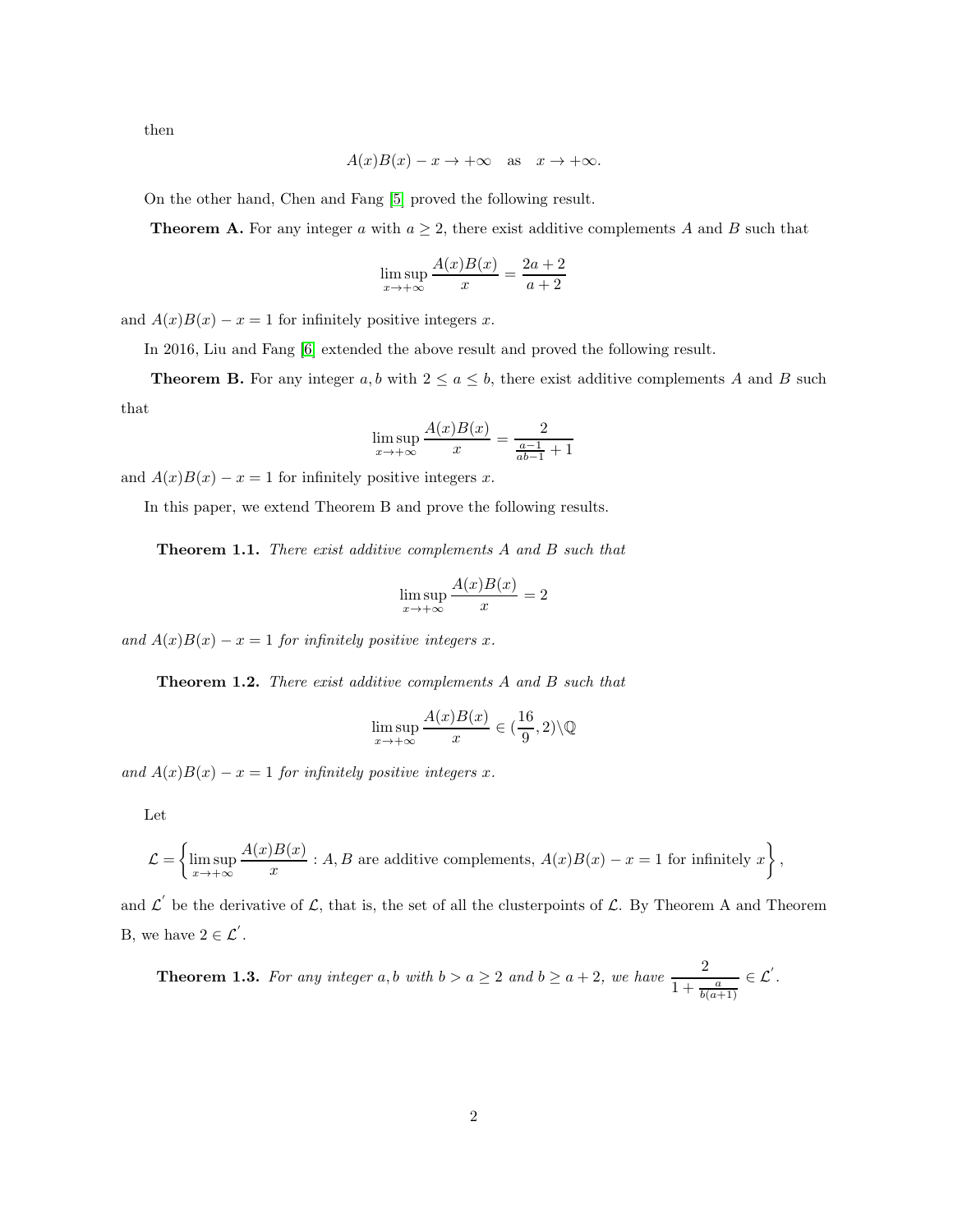#### 2 Proof of Theorem

We will use the following lemma and prove it in section 3.

**Lemma 2.1.** For any sequence  $\{b_j\}$  of positive integers with  $b_0 = 1, b_j \geq 2, j \geq 1$ , there exist additive complements A and B such that

$$
\limsup_{x \to +\infty} \frac{A(x)B(x)}{x} = \limsup_{k \to +\infty} \frac{2}{1 + D_k},
$$

where

$$
D_k = \sum_{i=0}^{k-1} (-1)^i (\prod_{j=0}^i b_{k-j})^{-1},
$$
\n(2.1)

.

.

and  $A(x)B(x) - x = 1$  for infinitely positive integers x.

For formula (2.1), the expansion is

$$
D_k = \frac{1}{b_k} + \frac{(-1)}{b_k b_{k-1}} + \frac{(-1)^2}{b_k b_{k-1} b_{k-2}} + \dots + \frac{(-1)^{k-1}}{b_k b_{k-1} b_{k-2} \cdots b_1}
$$

**Proof of Theorem** 1.1 For any sequence  $\{b_j\}$  of positive integers with  $b_0 = 1, b_j \geq 2, j \geq 1$  and  $\liminf_{j \to +\infty}$ 1  $\frac{1}{b_j} = 0$ , by (2.1) we have  $\frac{1}{b_j} > D_j > 0$ , then  $\liminf_{j \to +\infty} D_j = 0$ . According to Lemma 2.1, we have

$$
\limsup_{x \to +\infty} \frac{A(x)B(x)}{x} = \limsup_{j \to +\infty} \frac{2}{1+D_j} = 2.
$$

This completes the proof.

**Proof of Theorem** 1.2 For any sequence  $\{d_i\}$  of positive integers with  $d_i \in \{a, b\}$  for all  $i \geq 1$ ,  $b > a \geq 2, b \geq a + 2$ , we construct a new sequence  ${b_k}$  as

$$
d_1, c, d_2, d_1, c, d_3, d_2, d_1, c, d_4, d_3, d_2, d_1, c, \cdots
$$

where the positive integer  $c > 2b$ . Let the items that are equal to c in  $\{b_k\}$  form a subsequence  $\{b_{k_j}\}.$ By Lemma 2.1, we only need to compute  $\liminf_{k \to +\infty} D_k$  for the sequence  $\{b_k\}$ .

If  $k \neq k_j$ , then  $b_k = a$  or b. If  $b_k = a$ , then  $D_k \geq \frac{1}{b_k} - \frac{1}{b_k b_{k-1}} \geq \frac{1}{a} - \frac{1}{a^2}$ . By  $b \geq a+2$  and  $a \geq 2$ , we have  $\frac{1}{a} - \frac{1}{a^2} \ge \frac{1}{b} > \frac{1}{c}$ . If  $b_k = b$ , then  $D_k \ge \frac{1}{b_k} - \frac{1}{b_k b_{k-1}} \ge \frac{1}{b} - \frac{1}{ba} = \frac{1}{b} (1 - \frac{1}{a}) \ge \frac{1}{2b} > \frac{1}{c}$ .  $D_{k_j} \le \frac{1}{b_{k_j}} = \frac{1}{c}$ , so  $\liminf_{k \to +\infty} D_k = \liminf_{j \to +\infty} D_{k_j}$ .

$$
D_{k_j} = \frac{1}{c} + \frac{(-1)}{cd_1} + \frac{(-1)^2}{cd_1d_2} + \frac{(-1)^3}{cd_1d_2d_3} + \cdots + \frac{(-1)^j}{cd_1d_2d_3\cdots d_j} + \frac{(-1)^{j+1}}{c^2d_1d_2d_3\cdots d_j} + \cdots,
$$

so

$$
\left| D_{k_j} - \left( \frac{1}{c} + \frac{(-1)}{cd_1} + \frac{(-1)^2}{cd_1d_2} + \frac{(-1)^3}{cd_1d_2d_3} + \dots + \frac{(-1)^j}{cd_1d_2d_3\cdots d_j} \right) \right| \le \frac{1}{c^2d_1d_2d_3\cdots d_j}
$$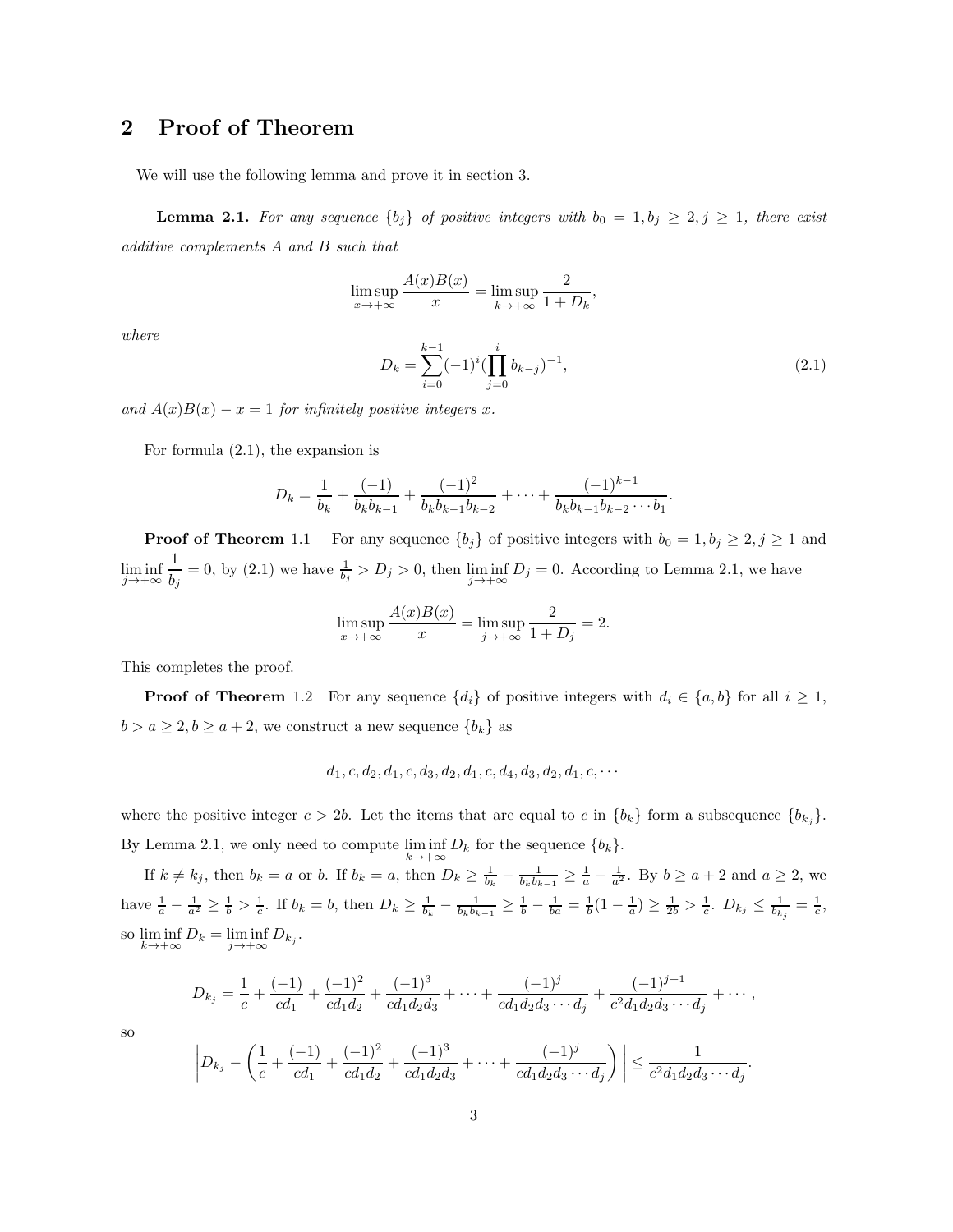Let  $j \to +\infty$ , then  $\frac{1}{c^2 d_1 d_2 d_3 \cdots d_j} \to 0$  as  $d_i \geq 2$ . Hence

$$
\liminf_{j \to +\infty} D_{k_j} = \frac{1}{c} \liminf_{j \to +\infty} \left( 1 - \frac{1}{d_1} + \frac{1}{d_1 d_2} - \frac{1}{d_1 d_2 d_3} + \dots + \frac{(-1)^j}{d_1 d_2 d_3 \cdots d_j} \right).
$$

By  $d_i \geq 2$  we can easily prove the existence of  $\lim_{j \to +\infty}$  $\left(1-\frac{1}{d_1}\right)$  $\frac{1}{d_1} + \frac{1}{d_1}$  $\overline{d_1d_2}$  – 1  $\frac{1}{d_1d_2d_3} + \cdots + \frac{(-1)^j}{d_1d_2d_3\cdots}$  $d_1d_2d_3\cdots d_j$  . Let

$$
\Delta = \lim_{j \to +\infty} \left( 1 - \frac{1}{d_1} + \frac{1}{d_1 d_2} - \frac{1}{d_1 d_2 d_3} + \dots + \frac{(-1)^j}{d_1 d_2 d_3 \cdots d_j} \right).
$$

Obviously,  $1 > \Delta \ge 1 - \frac{1}{d_1} \ge \frac{1}{2}$ ,  $c > 2b \ge 2(a+2) \ge 8$ , so

$$
0 \le \liminf_{j \to +\infty} D_{k_j} = \frac{\Delta}{c} < \frac{1}{8}, \quad \frac{16}{9} < \limsup_{x \to +\infty} \frac{A(x)B(x)}{x} \le 2.
$$

Next we prove that if  $\{d_i\}$  and  $\{d_i\}$  are different, the corresponding  $\Delta$  are not equal. We note that  $\Delta$  corresponding to  $\{d_i\}$  is  $\Delta({d_i})$  and  $\Delta$  corresponding to  $\{d_i\}$  is  $\Delta({d_i'})$ .

If the first term of  $\{d_i\}$  and  $\{d_i\}$  are not equal, that is,  $d_1 \neq d_1'$ . Suppose  $d_1 = a, d_1' = b$ , then

$$
\Delta(\{d_i\}) = \lim_{j \to +\infty} \left( 1 - \frac{1}{d_1} + \frac{1}{d_1 d_2} - \frac{1}{d_1 d_2 d_3} + \dots + \frac{(-1)^j}{d_1 d_2 d_3 \cdots d_j} \right) < 1 - \frac{1}{a} + \frac{1}{a d_2} \le 1 - \frac{1}{a} + \frac{1}{a^2},
$$
\n
$$
\Delta(\{d_i'\}) = \lim_{j \to +\infty} \left( 1 - \frac{1}{d_1'} + \frac{1}{d_1' d_2'} - \frac{1}{d_1' d_2' d_3'} + \dots + \frac{(-1)^j}{d_1' d_2' d_3' \cdots d_j'} \right) > 1 - \frac{1}{b} \ge 1 - \frac{1}{a} + \frac{1}{a^2},
$$
\n
$$
\Delta(\{d_i\}) \neq \Delta(\{d_i'\}).
$$

thus  $\Delta({d_i}) \neq \Delta({d_i}).$ 

If the first m terms of  $\{d_i\}$  and  $\{d_i\}$  are the same, but item  $(m+1)$ th are different. Suppose

$$
d_{m+1} = a, d'_{m+1} = b, \Delta_m = 1 - \frac{1}{d_1} + \frac{1}{d_1 d_2} - \frac{1}{d_1 d_2 d_3} + \dots + \frac{(-1)^m}{d_1 d_2 d_3 \cdots d_m}
$$

.

If  $m$  is an even number, then

$$
\Delta(\lbrace d_i \rbrace) = \Delta_m + \frac{(-1)^m}{d_1 d_2 d_3 \cdots d_m} \left(\frac{-1}{a}\right) + \frac{(-1)^m}{d_1 d_2 d_3 \cdots d_m} \left(\frac{(-1)^2}{ad_{m+2}}\right) + \frac{(-1)^m}{d_1 d_2 d_3 \cdots d_m} \left(\frac{(-1)^3}{ad_{m+2} d_{m+3}}\right) + \cdots
$$
  

$$
< \Delta_m + \frac{1}{d_1 d_2 d_3 \cdots d_m} \left(-\frac{1}{a} + \frac{1}{ad_{m+2}}\right) \le \Delta_m + \frac{1}{d_1 d_2 d_3 \cdots d_m} \left(-\frac{1}{a} + \frac{1}{a^2}\right),
$$
  

$$
\Delta(\lbrace d'_i \rbrace) = \Delta_m + \frac{(-1)^m}{d_1 d_2 d_3 \cdots d_m} \left(-\frac{1}{b}\right) + \frac{(-1)^m}{d_1 d_2 d_3 \cdots d_m} \left(\frac{(-1)^2}{b d'_{m+2}}\right) + \frac{(-1)^m}{d_1 d_2 d_3 \cdots d_m} \left(\frac{(-1)^3}{b d'_{m+2} d_{m+3}}\right) + \cdots
$$
  

$$
> \Delta_m + \frac{1}{d_1 d_2 d_3 \cdots d_m} \left(-\frac{1}{b}\right) \ge \Delta_m + \frac{1}{d_1 d_2 d_3 \cdots d_m} \left(-\frac{1}{a} + \frac{1}{a^2}\right),
$$

 $\frac{1}{a^2}$ ),

thus  $\Delta({d_i}) \neq \Delta({d'_i})$ . In a similar way, if m is an odd number, we also have  $\Delta({{d_i}}) \neq \Delta({d'_i})$ .

According to the construction of  $\{d_i\}$ , it is known that there are uncountable sequences  $\{d_i\}$ . So there are uncountable unequal  $\Delta$ , i.e. there are uncountable unequal real numbers. Thus there must be irrational numbers in these real numbers, i.e. there are irrational numbers in all  $\lim_{j\to+\infty} D_{k_j}$ . According to Lemma 2.1, we have  $\limsup_{x \to +\infty}$  $A(x)B(x)$  $\frac{y}{x} = \lim_{j \to +\infty}$ 2  $\frac{1}{1 + D_{k_j}}$ . This completes this proof.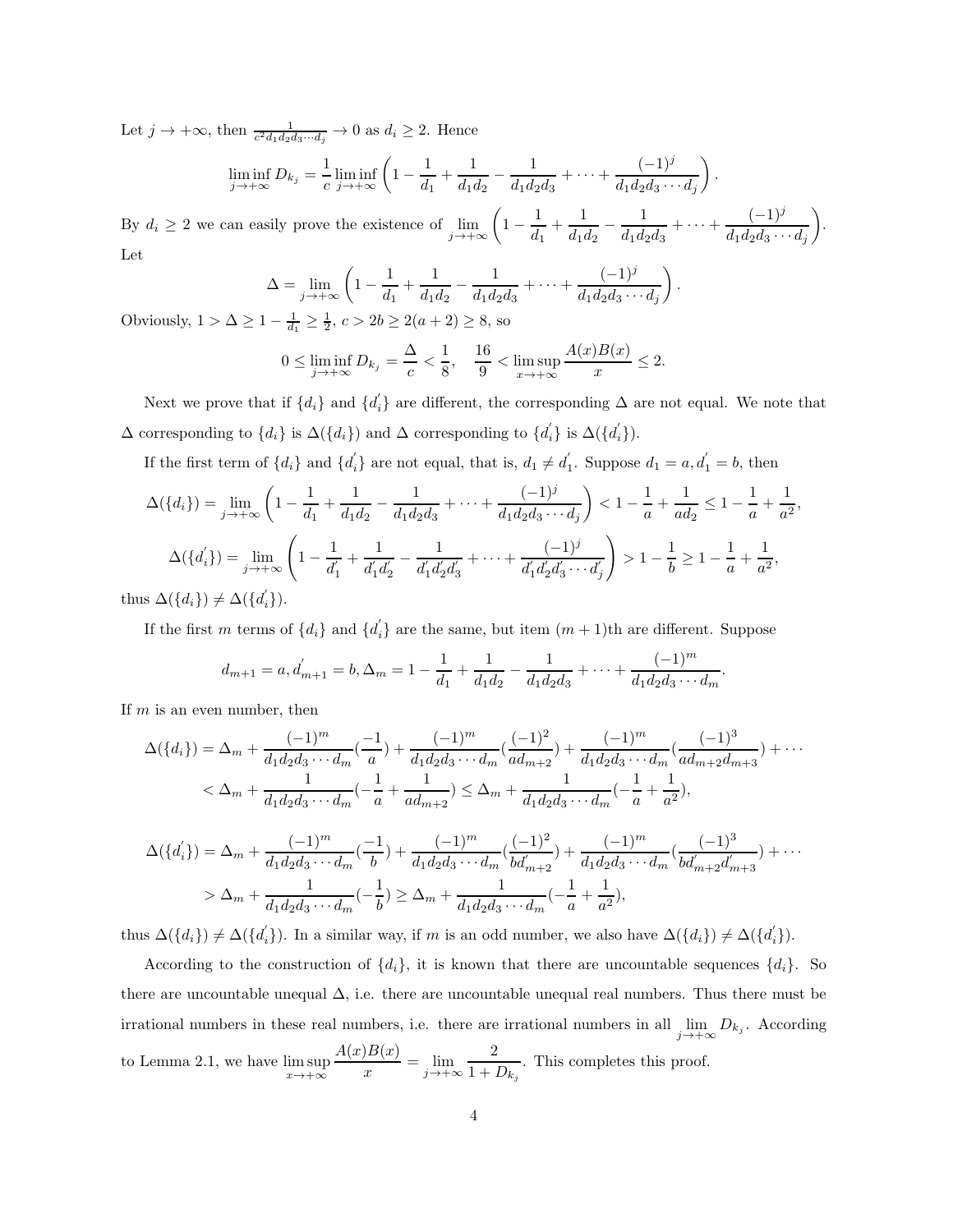**Lemma 2.2.** For any integer a, b, l with  $b > a \ge 2$ ,  $b \ge a + 2$  and l is a positive odd number, there exist additive complements A and B such that

$$
\limsup_{x \to +\infty} \frac{A(x)B(x)}{x} = \frac{2}{1 + \frac{1 - \frac{1}{a^{l+1}}}{b(1 + \frac{1}{a})(1 - \frac{1}{a^{l+1}})}},
$$

and  $A(x)B(x) - x = 1$  for infinitely positive integers x.

**Proof.** Let sequence  $\{b_j\}$  be

$$
\underbrace{a, a, \cdots, a}_{l}, b, \underbrace{a, a, \cdots, a}_{l}, b, \underbrace{a, a, \cdots, a}_{l}, b, \cdots
$$

By (2.1), we have  $D_{(l+1)k} < \frac{1}{b_{(l+1)k}} = \frac{1}{b}$  and  $D_t > \frac{1}{a} - \frac{1}{ac} \geq \frac{1}{a} - \frac{1}{a^2}$ , where  $t \neq (l+1)k$  and  $c \in \{a, b\}$ . By  $b \ge a+2$  and  $a \ge 2$ , we have  $\frac{1}{a} - \frac{1}{a^2} \ge \frac{1}{b}$ . According to Lemma 2.1, we have  $\limsup_{x \to +\infty}$  $A(x)B(x)$  $\frac{f(x,y)}{x} =$  $\limsup_{k \to +\infty}$ 2  $\frac{1}{1 + D_{(l+1)k}}$ , and

$$
\lim_{k \to +\infty} D_{(l+1)k} = \left(\frac{1}{b} - \frac{1}{ba} + \frac{1}{ba^2} + \dots + \frac{1}{b(-a)^l}\right) \left(1 + \frac{1}{a^l b} + \left(\frac{1}{a^l b}\right)^2 + \left(\frac{1}{a^l b}\right)^3 + \dots\right)
$$

$$
= \frac{1 - \frac{1}{a^l + 1}}{b(1 + \frac{1}{a})(1 - \frac{1}{a^l b})}.
$$

Hence  $\limsup_{x\to+\infty}$  $A(x)B(x)$  $\frac{1}{x}B(x)}{1+\frac{2}{1+\frac{1}{x}}$  $1 + \frac{1 - \frac{1}{a^{l+1}}}{b(1 + \frac{1}{a})(1 - \frac{1}{a^l b})}$ . This completes the proof.

Proof of Theorem 1.3 According to Lemma 2.2 we have

$$
\frac{2}{1 + \frac{1 - \frac{1}{a^{l+1}}}{b(1 + \frac{1}{a})(1 - \frac{1}{a^{l}b})}} \in \mathcal{L}.
$$

So we have

$$
\frac{2}{1+\frac{a}{b(a+1)}} \in \mathcal{L}' \quad \text{as} \quad l \to +\infty.
$$

This completes the proof.

### 3 Proof of Lemma 2.1

**Lemma 3.1.** For any sequence  $\{b_j\}$  of positive integers with  $b_0 = 1, b_j \geq 2, j \geq 1$ , every positive integer can be uniquely represented as  $\sum_{n=1}^n$  $j=0$ ε<sub>j</sub>  $\prod^j$  $\prod_{i=0} b_i$ , where  $\varepsilon_j$  are integers satisfying  $0 \le \varepsilon_j \le b_{j+1} - 1$ .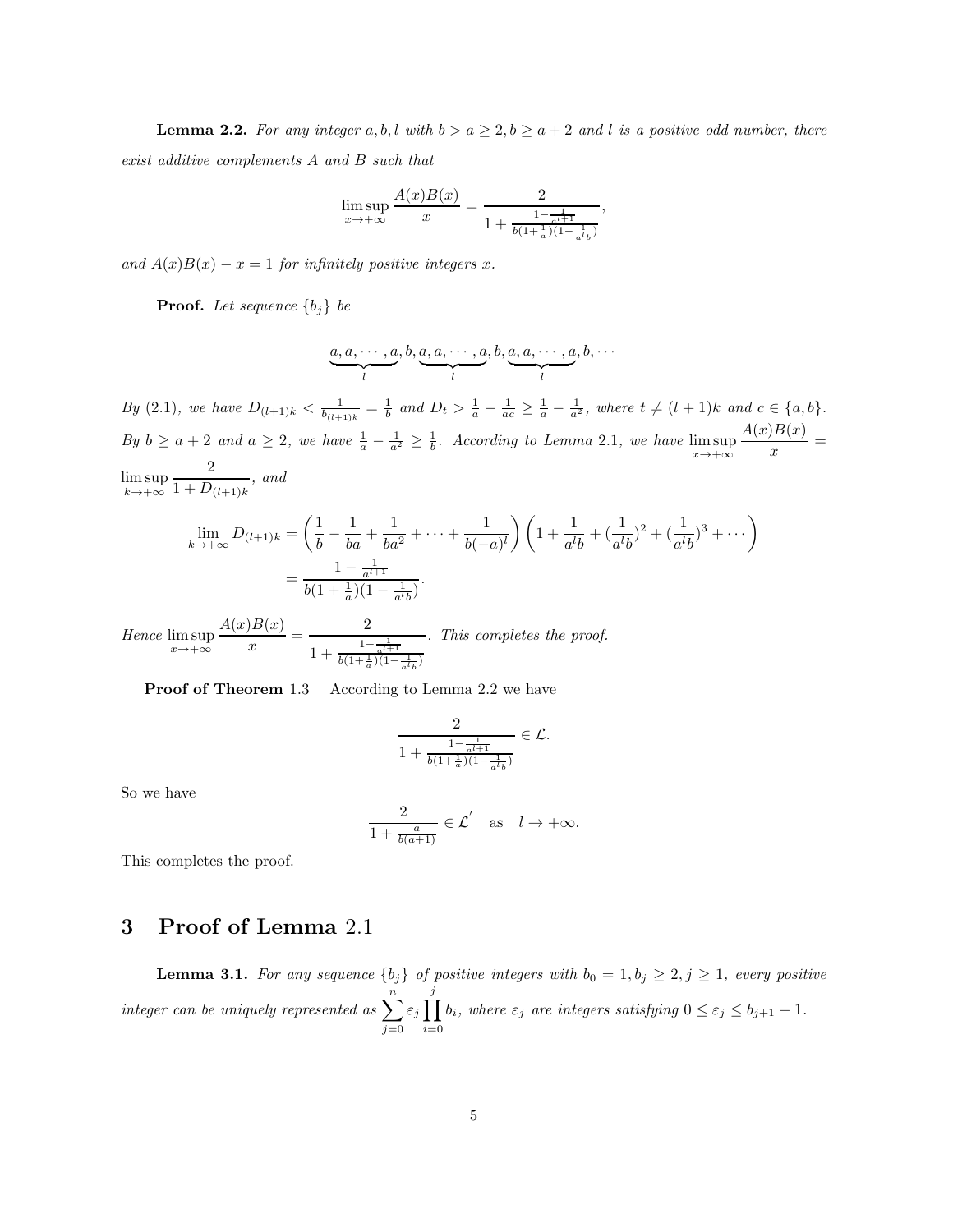**Proof.** Let  $a_0 = 1, a_j = \prod^j$  $\prod_{i=0} b_i, j \ge 1$ . For any positive integer m, there exists an integer n such that  $a_n \leq m < a_{n+1}$ . By division algorithm we have

$$
m = \varepsilon_n a_n + r_n, 0 \le r_n < a_n, 0 < \varepsilon_n \le b_{n+1} - 1.
$$

If  $r_n = 0$ , then  $m = \varepsilon_n a_n$ , thus we complete the proof. If  $r_n \neq 0$ , then there exists an integer  $n_1 < n$  such that  $a_{n_1} \leq r_n < a_{n_1+1}$ . By division algorithm we have

$$
r_n = \varepsilon_{n_1} a_{n_1} + r_{n_1}, 0 \le r_{n_1} < a_{n_1}, 0 < \varepsilon_{n_1} \le b_{n_1+1} - 1.
$$

If  $r_{n_1} = 0$ , then  $m = \varepsilon_n a_n + \varepsilon_{n_1} a_{n_1}$ , thus we complete the proof. If  $r_{n_1} \neq 0$ , we repeat the above operations and in limited steps, we have

$$
m = \sum_{j=0}^{n} \varepsilon_j a_j = \sum_{j=0}^{n} \varepsilon_j \prod_{i=0}^{j} b_i, \varepsilon_j = 0, 1, \cdots, b_{j+1} - 1, \varepsilon_n \neq 0.
$$

Next we prove the uniqueness. Assume that  $m = \sum_{n=1}^{n}$  $j=0$  $\varepsilon_j a_j = \sum^k$  $i=0$  $\varepsilon_i^{'}a_i, \varepsilon_n \neq 0, \varepsilon_i^{'}$  $k \neq 0$ . If  $n \neq k$ , suppose

 $n > k$ , then  $\varepsilon_n a_n > \sum_{n=1}^k$  $i=0$  $\varepsilon_i^{'a_i}$ . Thus  $n = k$  and we have

$$
\varepsilon_0 - \varepsilon_0' = \sum_{j=1}^n (\varepsilon_j' - \varepsilon_j) a_j.
$$

By 
$$
b_1 \Big| \sum_{j=1}^n (\varepsilon_j' - \varepsilon_j) a_j
$$
, we have  $b_1 \Big| \varepsilon_0 - \varepsilon_0'$ , where  $\varepsilon_0, \varepsilon_0' \in \{0, 1, \dots, b_1 - 1\}$ . Thus  $\varepsilon_0 = \varepsilon_0'$  and we have  

$$
\varepsilon_1 - \varepsilon_1' = \sum_{j=1}^n (\varepsilon_j' - \varepsilon_j) (b_2 b_3 \cdots b_j).
$$

 $j=2$ 

By 
$$
b_2 \Big| \sum_{j=2}^n (\varepsilon_j' - \varepsilon_j)(b_2b_3 \cdots b_j)
$$
, we have  $b_2 \Big| \varepsilon_1 - \varepsilon_1'$ , where  $\varepsilon_1, \varepsilon_1' \in \{0, 1, \dots, b_2 - 1\}$ . Thus  $\varepsilon_1 = \varepsilon_1'$  and we have

$$
\varepsilon_2 - \varepsilon_2' = \sum_{j=3}^n (\varepsilon_j' - \varepsilon_j)(b_3b_4 \cdots b_j).
$$

We repeat the above operations and in limited steps, we have  $\varepsilon_j = \varepsilon'_j$ ,  $j = 0, 1, \dots, n$ . This completes the proof.

For any sequence  $\{b_j\}$  of positive integers with  $b_0 = 1, b_j \ge 2, j \ge 1$ , let  $a_0 = 1, a_j = \prod_{j=1}^j$  $\prod_{i=0} b_i, j \geq 1$ . By Lemma 3.1, we can construct additive complements

$$
A = \left\{ \sum_{j=0}^{n} \varepsilon_{2j} a_{2j}, \varepsilon_{2j} = 0, 1, \cdots, b_{2j+1} - 1 \right\},\
$$
  
\n
$$
B = \left\{ \sum_{j=0}^{n} \varepsilon_{2j+1} a_{2j+1}, \varepsilon_{2j+1} = 0, 1, \cdots, b_{2j+2} - 1 \right\},\
$$
  
\n(3.1)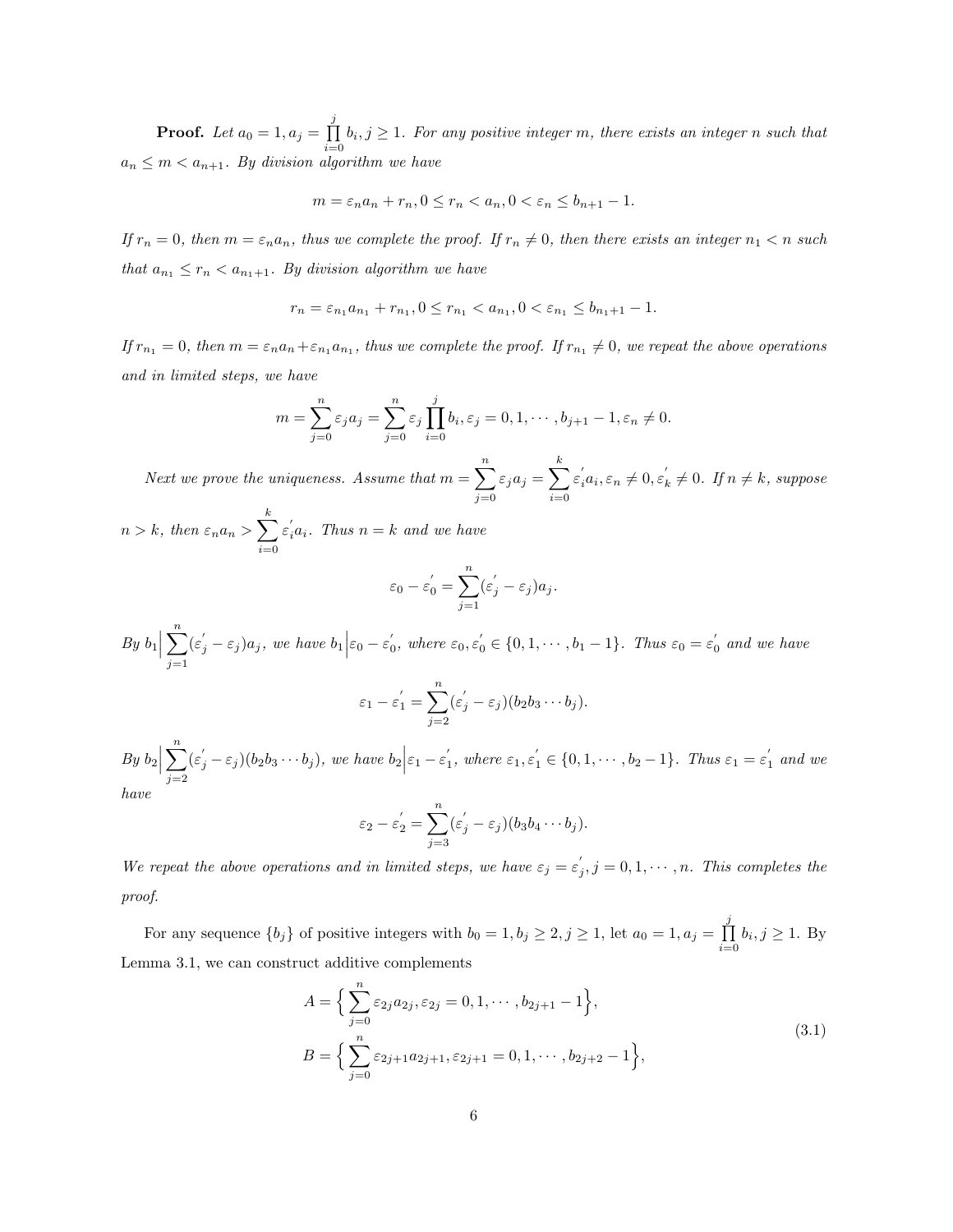where the summation is a finite sum. Let

$$
y_k = (b_1 - 1) + (b_3 - 1)a_2 + (b_5 - 1)a_4 + \dots + (b_{2k-1} - 1)a_{2k-2} + a_{2k},
$$
\n(3.2)

$$
z_k = (b_2 - 1)a_1 + (b_4 - 1)a_3 + (b_6 - 1)a_5 + \dots + (b_{2k} - 1)a_{2k-1} + a_{2k+1},
$$
\n(3.3)

obviously,  $\{y_k\} \subset A, \{z_k\} \subset B$ .

From here to the end, the additive complements A and B are given in (3.1),  $D_k$  is given in (2.1),  $y_k$ and  $z_k$  are given in  $(3.2)$  and  $(3.3)$ .

Lemma 3.2. For the additive complements A and B, we have

$$
\frac{A(y_k)B(y_k)}{y_k} = \frac{2}{1 + D_{2k}^*}, \quad \frac{A(z_k)B(z_k)}{z_k} = \frac{2}{1 + D_{2k+1}^*},
$$

where  $D_{2k}^* = D_{2k}, D_{2k+1}^* = D_{2k+1} - \frac{1}{b_{2k+1}b_{2k}b_{2k-1}\cdots b_2b_1}.$ 

**Proof.** For  $y_k$ , we have  $A(y_k) = 2b_1b_3b_5 \cdots b_{2k-1}$ ,  $B(y_k) = b_2b_4b_6 \cdots b_{2k}$ . Then

$$
\frac{A(y_k)B(y_k)}{y_k} = \frac{2a_{2k}}{(b_1 - 1) + (b_3 - 1)a_2 + (b_5 - 1)a_4 + \dots + (b_{2k-1} - 1)a_{2k-2} + a_{2k}} = \frac{2}{1 + D_{2k}^*},
$$

where  $D_{2k}^* =$  $\sum^{k-1}$  $\sum_{i=0}^{k-1} (b_{2i+1} - 1) \frac{a_{2i}}{a_{2k}} =$  $\sum^{2k-1}$  $\sum_{i=0}^{k-1} (-1)^i (\prod_{j=0}^i$  $j=0$  $(b_{2k-j})^{-1}$ . For  $z_k$ , we have  $A(z_k) = b_1b_3b_5 \cdots b_{2k-1}b_{2k+1}, B(z_k) = 2b_2b_4b_6 \cdots b_{2k}$ . Then

$$
\frac{A(z_k)B(z_k)}{z_k} = \frac{2a_{2k+1}}{(b_2 - 1)a_1 + (b_4 - 1)a_3 + (b_6 - 1)a_5 + \dots + (b_{2k} - 1)a_{2k-1} + a_{2k+1}} = \frac{2}{1 + D_{2k+1}^*},
$$
  
where  $D_{2k+1}^* = \sum_{i=0}^{k-1} (b_{2i+2} - 1) \frac{a_{2i+1}}{a_{2k+1}} = \sum_{i=0}^{2k-1} (-1)^i (\prod_{j=0}^i b_{2k+1-j})^{-1}$ . This completes the proof.

**Lemma 3.3.** For any integers  $a_1, a_2, b_1, b_2$  and  $u$ , if  $a_1b_2 - a_2b_1 \geq 0$  and  $a_2x + b_2 > 0$  for all  $0 \leq x \leq u$ , then for all  $0 \leq x \leq u$  we have

$$
\frac{a_1x + b_1}{a_2x + b_2} \le \frac{a_1u + b_1}{a_2u + b_2}.
$$

**Lemma 3.4.** For the additive complements  $A$  and  $B$ , if

$$
x = \varepsilon_0 + \varepsilon_2 a_2 + \varepsilon_4 a_4 + \dots + \varepsilon_{2k-2} a_{2k-2} + \varepsilon_{2k} a_{2k} \in A, 0 \le \varepsilon_j \le b_{j+1} - 1,
$$

then

$$
\frac{A(x)B(x)}{x} \le \frac{A(y_k)B(y_k)}{y_k}.
$$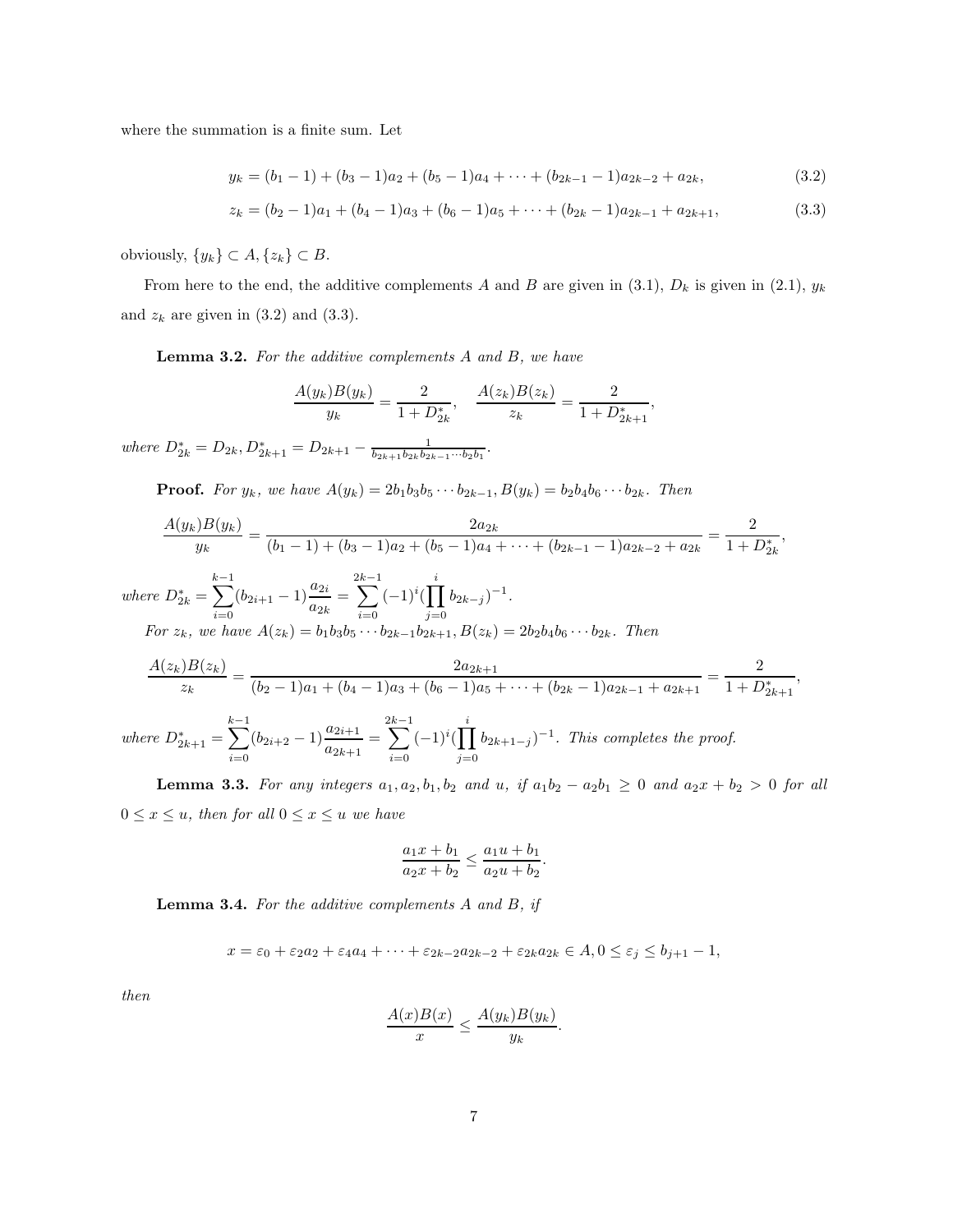**Proof.** By noting that  $x \in A$ , we only need to consider  $x \neq y_k$ , i.e. the following two conditions. **Case** 1  $x = \varepsilon_0 + \varepsilon_2 a_2 + \varepsilon_4 a_4 + \cdots + \varepsilon_{2k} a_{2k}, 2 \leq \varepsilon_{2k} \leq b_{2k+1} - 1$ . Case 2  $x = \varepsilon_0 + \varepsilon_2 a_2 + \cdots + \varepsilon_{2m-2} a_{2m-2} +$  $\sum^{k-1}$  $\sum_{i=m} (b_{2i+1}-1)a_{2i}+a_{2k}$ , where  $\varepsilon_{2m-2} \leq b_{2m-1}-2, 1 \leq m \leq k$ if  $m = k$ , then the sum is zero).

For Case 1, we have  $A(x) \leq (\varepsilon_{2k} + 1)b_{2k-1}b_{2k-3}\cdots b_3b_1, B(x) = b_{2k}b_{2k-2}\cdots b_2.$ 

If  $3 \leq \varepsilon_{2k} \leq b_{2k+1} - 1$ , then

$$
\frac{A(x)B(x)}{x} \le \frac{(\varepsilon_{2k} + 1)a_{2k}}{\varepsilon_{2k}a_{2k}} = 1 + \frac{1}{\varepsilon_{2k}} \le \frac{4}{3} \le \frac{A(y_k)B(y_k)}{y_k}
$$

.

If  $\varepsilon_{2k} = 2$ , then  $x = \varepsilon_0 + \varepsilon_2 a_2 + \varepsilon_4 a_4 + \cdots + \varepsilon_{2k-2} a_{2k-2} + 2 a_{2k}$ , where  $\varepsilon_{2k-2} \leq b_{2k-1} - 1$ . Thus  $A(x) \leq 2b_{2k-1}b_{2k-3}\cdots b_3b_1 + (\varepsilon_{2k-2}+1)b_{2k-3}\cdots b_3b_1.$ 

Hence by Lemma 3.3 ( $x = \varepsilon_{2k-2}$ ) we have

$$
\frac{A(x)B(x)}{x} \le \frac{2a_{2k} + (\varepsilon_{2k-2} + 1)b_{2k}a_{2k-2}}{2a_{2k} + \varepsilon_{2k-2}a_{2k-2}} \le \frac{2a_{2k} + (b_{2k-1} - 1 + 1)b_{2k}a_{2k-2}}{2a_{2k} + (b_{2k-1} - 1)a_{2k-2}}
$$

$$
= \frac{3}{2 + \frac{1}{b_{2k}} - \frac{1}{b_{2k}b_{2k-1}}} \le \frac{2}{1 + D_{2k}^*} = \frac{A(y_k)B(y_k)}{y_k},
$$

where the last inequality is proved by the fact that  $0 < \frac{1}{b_{2k}} - \frac{1}{b_{2k}b_{2k-1}} < \frac{1}{2}$  and  $0 < D^*_{2k} - (\frac{1}{b_{2k}} - \frac{1}{b_{2k}b_{2k-1}}) < \frac{1}{8}$ .

For Case 2, if  $m \leq k - 1$ , we have  $B(x) = b_{2k}b_{2k-2}\cdots b_2$  and  $A(x) \leq b_{2k-1}b_{2k-3}\cdots b_3b_1 + (b_{2k-1}-b_{2k-2}b_{2k-2})$  $1)b_{2k-3}\cdots b_3b_1+(b_{2k-3}-1)b_{2k-5}\cdots b_3b_1+\cdots+(b_{2m+1}-1)b_{2m-1}\cdots b_3b_1+(\varepsilon_{2m-2}+1)b_{2m-3}\cdots b_3b_1$ By Lemma 3.3 ( $x = \varepsilon_{2m-2}$ ) we have

$$
\frac{A(x)B(x)}{x} \le \frac{\mathcal{N}^*}{a_{2k} + \sum_{i=m}^{k-1} (b_{2i+1} - 1)a_{2i} + \varepsilon_{2m-2}a_{2m-2}} = \frac{\mathcal{N}^*}{a_{2k} + \sum_{i=m}^{k-1} (b_{2i+1} - 1)a_{2i} + (b_{2m-1} - 2)a_{2m-2}}
$$
  
\n
$$
= \frac{2a_{2k} - b_{2k}b_{2k-2}b_{2k-4} \cdots b_{2m}a_{2m-2}}{a_{2k} + \sum_{i=m}^{k-1} (b_{2i+1} - 1)a_{2i} + (b_{2m-1} - 2)a_{2m-2}} = \frac{2 - (b_{2k-1}b_{2k-3} \cdots b_{2m+1}b_{2m-1})^{-1}}{1 + \sum_{i=m}^{k-1} (b_{2i+1} - 1)\frac{a_{2i}}{a_{2k}} + (b_{2m-1} - 2)\frac{a_{2m-2}}{a_{2k}}}
$$
  
\n
$$
\le \frac{2}{1 + D_{2k}^*} = \frac{A(y_k)B(y_k)}{y_k},
$$

where  $\mathcal{N} = a_{2k} + b_{2k}(b_{2k-1}-1)a_{2k-2} + b_{2k}b_{2k-2}(b_{2k-3}-1)a_{2k-4} + \cdots + b_{2k}b_{2k-2}\cdots b_{2m+2}(b_{2m+1}-1)a_{2m}$ +  $b_{2k}b_{2k-2}\cdots b_{2m+2}b_{2m}(\varepsilon_{2m-2}+1)a_{2m-2},$  $\mathcal{N}^* = a_{2k} + b_{2k}(b_{2k-1}-1)a_{2k-2} + b_{2k}b_{2k-2}(b_{2k-3}-1)a_{2k-4} + \cdots + b_{2k}b_{2k-2}\cdots b_{2m+2}(b_{2m+1}-1)a_{2m}$ +  $b_{2k}b_{2k-2}\cdots b_{2m+2}b_{2m}(b_{2m-1}-2+1)a_{2m-2}.$ If  $m = k$ , then

$$
x = \varepsilon_0 + \varepsilon_2 a_2 + \varepsilon_4 a_4 + \dots + \varepsilon_{2k-2} a_{2k-2} + a_{2k}, \varepsilon_{2k-2} \le b_{2k-1} - 2.
$$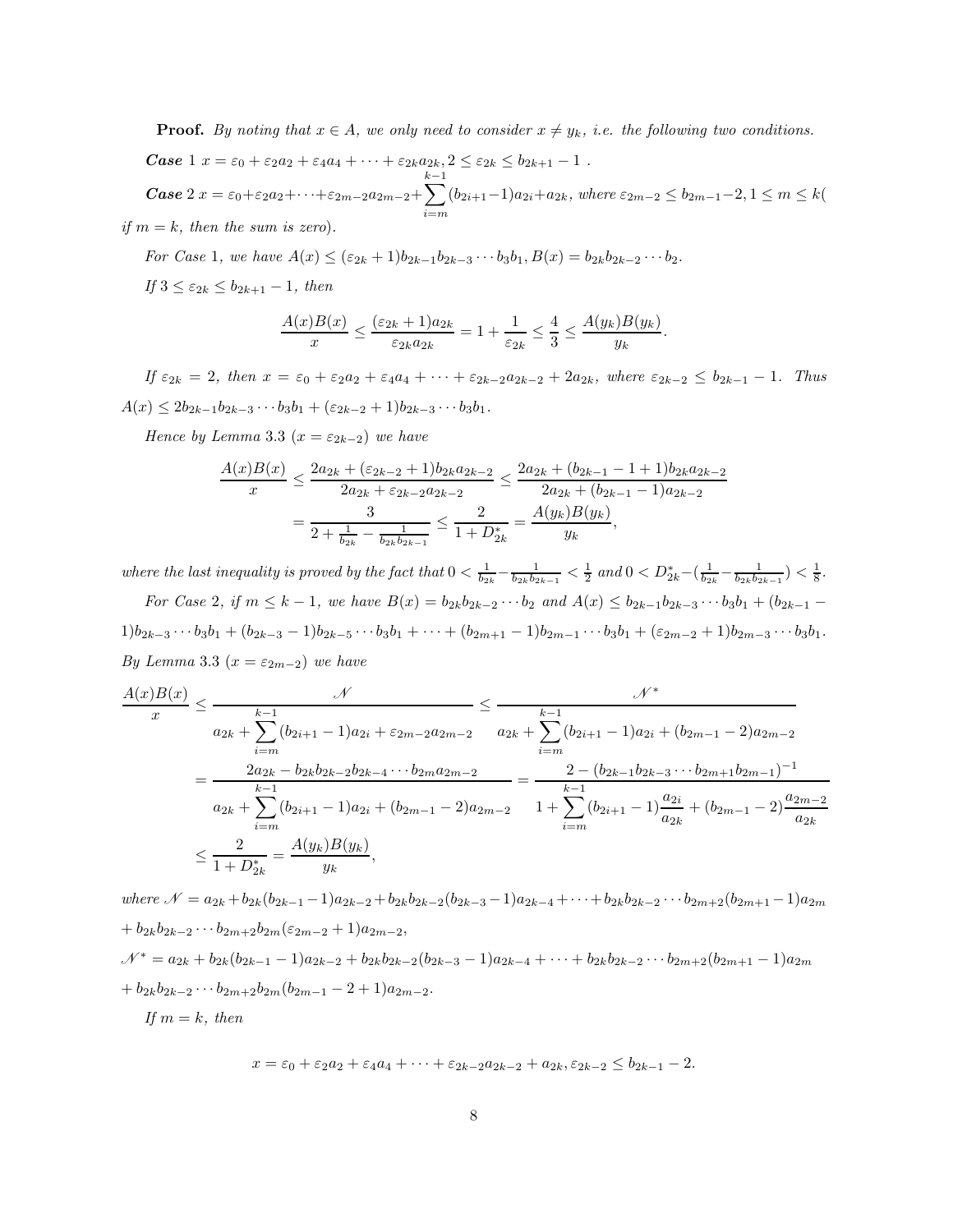Let

$$
x^{'} = \varepsilon_0 + \varepsilon_2 a_2 + \varepsilon_4 a_4 + \cdots + (b_{2k-1} - 1)a_{2k-2} + a_{2k},
$$

namely,  $\varepsilon_{2k-2}$  in x becomes  $b_{2k-1}-1$  in x' and the rest is the same. We have

$$
A(x) = b_{2k-1}b_{2k-3}\cdots b_3b_1 + \varepsilon_{2k-2}b_{2k-3}b_{2k-5}\cdots b_3b_1 + \varepsilon_{2k-4}b_{2k-5}\cdots b_3b_1 + \cdots + \varepsilon_2b_1 + \varepsilon_0 + 1,
$$
  
\n
$$
A(x') = b_{2k-1}b_{2k-3}\cdots b_3b_1 + (b_{2k-1}-1)b_{2k-3}b_{2k-5}\cdots b_3b_1 + \varepsilon_{2k-4}b_{2k-5}\cdots b_3b_1 + \cdots + \varepsilon_2b_1 + \varepsilon_0 + 1,
$$
  
\n
$$
B(x) = B(x') = b_{2k}b_{2k-2}\cdots b_2.
$$

Then

$$
\frac{A(x)B(x)}{x} \le \frac{A(x^{'})B(x^{'})}{x^{'}} \le \frac{A(y_k)B(y_k)}{y_k}.
$$

This completes the proof.

**Lemma 3.5.** For the additive complements  $A$  and  $B$ , if

$$
x = \varepsilon_1 a_1 + \varepsilon_3 a_3 + \varepsilon_5 a_5 + \dots + \varepsilon_{2k-1} a_{2k-1} + \varepsilon_{2k+1} a_{2k+1} \in B, 0 \le \varepsilon_j \le b_{j+1} - 1,
$$

then

$$
\frac{A(x)B(x)}{x} \le \frac{A(z_k)B(z_k)}{z_k}.
$$

**Proof.** By noting that  $x \in B$ , we only need to consider  $x \neq z_k$ , i.e. the following two conditions.

**Case**  $1 x = \varepsilon_1 a_1 + \varepsilon_3 a_3 + \varepsilon_5 a_5 + \cdots + \varepsilon_{2k-1} a_{2k-1} + \varepsilon_{2k+1} a_{2k+1}, 2 \leq \varepsilon_{2k+1} \leq b_{2k+2} - 1$ . Case 2  $x = \varepsilon_1 a_1 + \varepsilon_3 a_3 + \cdots + \varepsilon_{2m-1} a_{2m-1} +$  $\sum^{k-1}$  $\sum_{i=m} (b_{2i+2}-1)a_{2i+1} + a_{2k+1}$ , where  $\varepsilon_{2m-1} \leq b_{2m}-2, 1 \leq$  $m \leq k$  (if  $m = k$ , then the sum is zero).

For Case 1, we have  $A(x) = b_{2k+1}b_{2k-1} \cdots b_3b_1$ ,  $B(x) \leq (\varepsilon_{2k+1} + 1)b_{2k}b_{2k-2} \cdots b_4b_2$ . If  $3 \leq \varepsilon_{2k+1} \leq b_{2k+2} - 1$ , we have

$$
\frac{A(x)B(x)}{x} \le \frac{(\varepsilon_{2k+1} + 1)a_{2k+1}}{\varepsilon_{2k+1}a_{2k+1}} = 1 + \frac{1}{\varepsilon_{2k+1}} \le \frac{4}{3} \le \frac{A(z_k)B(z_k)}{z_k}.
$$

If  $\varepsilon_{2k+1} = 2$ , then  $x = \varepsilon_1 + \varepsilon_3 a_3 + \varepsilon_5 a_5 + \cdots + \varepsilon_{2k-1} a_{2k-1} + 2a_{2k+1}$ , where  $\varepsilon_{2k-1} \leq b_{2k} - 1$ . Thus  $B(x) \leq 2b_{2k}b_{2k-2}\cdots b_4b_2 + (\varepsilon_{2k-1}+1)b_{2k-2}\cdots b_4b_2$ . By Lemma 3.3  $(x = \varepsilon_{2k-1})$  we have

$$
\frac{A(x)B(x)}{x} \le \frac{2a_{2k+1} + (\varepsilon_{2k-1} + 1)b_{2k+1}a_{2k-1}}{2a_{2k+1} + \varepsilon_{2k-1}a_{2k-1}} \le \frac{2a_{2k+1} + (b_{2k} - 1 + 1)b_{2k+1}a_{2k-1}}{2a_{2k+1} + (b_{2k} - 1)a_{2k-1}}
$$

$$
= \frac{3}{2 + \frac{1}{b_{2k+1}} - \frac{1}{b_{2k+1}b_{2k}}} \le \frac{2}{1 + D_{2k+1}^*} = \frac{A(z_k)B(z_k)}{z_k},
$$

where the last inequality is proved by the fact that  $0 < \frac{1}{b_{2k+1}} - \frac{1}{b_{2k+1}b_{2k}} < \frac{1}{2}$  and  $0 < D^*_{2k+1} - (\frac{1}{b_{2k+1}} \frac{1}{b_{2k+1}b_{2k}}$ ) <  $\frac{1}{8}$ .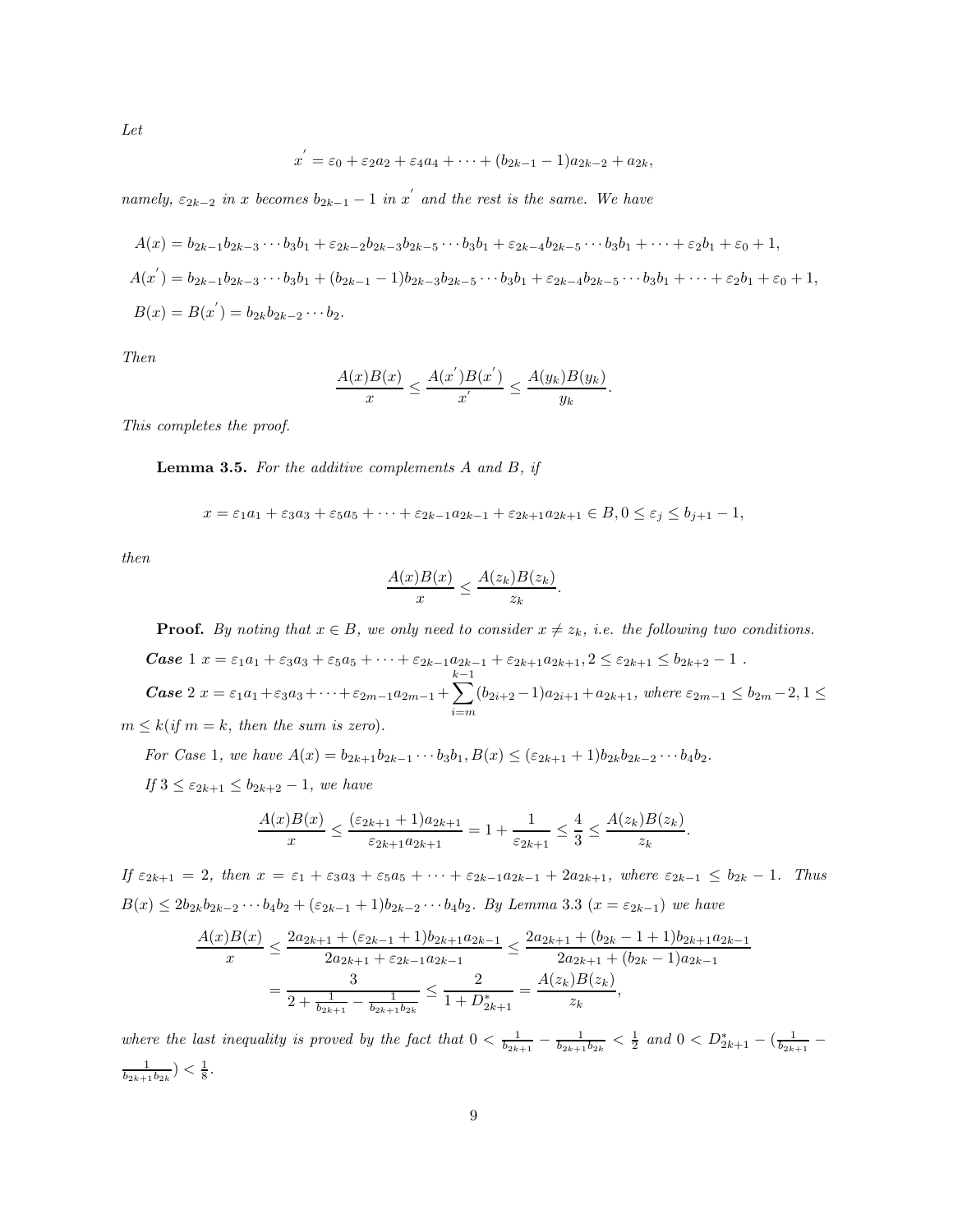For Case 2, if  $m \leq k - 1$ , we have  $A(x) = b_{2k+1}b_{2k-1} \cdots b_3b_1$  and  $B(x) \leq b_{2k}b_{2k-2} \cdots b_4b_2 + (b_{2k} - b_{2k})b_2b_3$  $1)b_{2k-2}\cdots b_4b_2+(b_{2k-2}-1)b_{2k-4}\cdots b_4b_2+\cdots+(b_{2m+2}-1)b_{2m}\cdots b_4b_2+ (\varepsilon_{2m-1}+1)b_{2m-2}\cdots b_4b_2$ . Hence by Lemma 3.3  $(x = \varepsilon_{2m-1})$  we have

$$
\frac{A(x)B(x)}{x} \le \frac{M}{a_{2k+1} + \sum_{i=m}^{k-1} (b_{2i+2} - 1)a_{2i+1} + \varepsilon_{2m-1}a_{2m-1}} \le \frac{M^*}{a_{2k+1} + \sum_{i=m}^{k-1} (b_{2i+2} - 1)a_{2i+1} + (b_{2m} - 2)a_{2m-1}}
$$
\n
$$
= \frac{2a_{2k+1} - b_{2k+1}b_{2k-1}b_{2k-3} \cdots b_{2m+1}a_{2m-1}}{a_{2k+1} + \sum_{i=m}^{k-1} (b_{2i+2} - 1)a_{2i+1} + (b_{2m} - 2)a_{2m-1}} \le \frac{2 - (b_{2k}b_{2k-2} \cdots b_{2m+2}b_{2m})^{-1}}{1 + \sum_{i=m}^{k-1} (b_{2i+2} - 1)\frac{a_{2i+1}}{a_{2k+1}} + (b_{2m} - 2)\frac{a_{2m-1}}{a_{2k+1}} \le \frac{2}{1 + D_{2k+1}^*} = \frac{A(z_k)B(z_k)}{z_k},
$$

where 
$$
\mathcal{M} = a_{2k+1} + b_{2k+1}(b_{2k} - 1)a_{2k-1} + b_{2k+1}b_{2k-1}(b_{2k-2} - 1)a_{2k-3} + b_{2k+1}b_{2k-1}b_{2k-2}(b_{2k-3} - 1)a_{2k-4}
$$
  
\n
$$
+ \cdots + b_{2k+1}b_{2k-1} \cdots b_{2m+3}(b_{2m+2} - 1)a_{2m+1} + b_{2k+1}b_{2k-1} \cdots b_{2m+1}(\varepsilon_{2m-1} + 1)a_{2m-1},
$$
  
\n
$$
\mathcal{M}^* = a_{2k+1} + b_{2k+1}(b_{2k} - 1)a_{2k-1} + b_{2k+1}b_{2k-1}(b_{2k-2} - 1)a_{2k-3} + b_{2k+1}b_{2k-1}b_{2k-2}(b_{2k-3} - 1)a_{2k-4} + \cdots +
$$
  
\n
$$
b_{2k+1}b_{2k-1} \cdots b_{2m+3}(b_{2m+2} - 1)a_{2m+1} + b_{2k+1}b_{2k-1} \cdots b_{2m+1}(b_{2m} - 2 + 1)a_{2m-1}.
$$
  
\nIf  $m = k$ , then

$$
x = \varepsilon_1 a_1 + \varepsilon_3 a_3 + \dots + \varepsilon_{2k-1} a_{2k-1} + a_{2k+1}, \varepsilon_{2k-1} \le b_{2k} - 2.
$$

Let

$$
x^{'} = \varepsilon_1 a_1 + \varepsilon_3 a_3 + \cdots + (b_{2k} - 1)a_{2k-1} + a_{2k+1},
$$

namely,  $\varepsilon_{2k-1}$  in x becomes  $b_{2k} - 1$  in x' and the rest is the same. We have

$$
B(x) = b_{2k}b_{2k-2}\cdots b_4b_2 + \varepsilon_{2k-1}b_{2k-2}b_{2k-4}\cdots b_4b_2 + \varepsilon_{2k-3}b_{2k-4}\cdots b_4b_2 + \cdots + \varepsilon_3b_2 + \varepsilon_1 + 1,
$$
  
\n
$$
B(x^{'}) = b_{2k}b_{2k-2}\cdots b_4b_2 + (b_{2k} - 1)b_{2k-2}b_{2k-4}\cdots b_4b_2 + \varepsilon_{2k-3}b_{2k-4}\cdots b_4b_2 + \cdots + \varepsilon_3b_2 + \varepsilon_1 + 1,
$$
  
\n
$$
A(x) = A(x^{'}) = b_{2k+1}b_{2k-1}\cdots b_3b_1.
$$

Then

$$
\frac{A(x)B(x)}{x} \le \frac{A(x^{'})B(x^{'})}{x^{'}} \le \frac{A(z_k)B(z_k)}{z_k}.
$$

This completes the proof.

**Proof of Lemma** 2.1 For any positive integer x, if  $x \notin A \cup B$ , then

$$
\frac{A(x)B(x)}{x} = \frac{A(x-1)B(x-1)}{x} < \frac{A(x-1)B(x-1)}{x-1}.
$$

So we only select  $x \in A \cup B$  to compute  $\limsup_{x \to +\infty}$  $A(x)B(x)$  $\frac{f(x)}{x}$ .